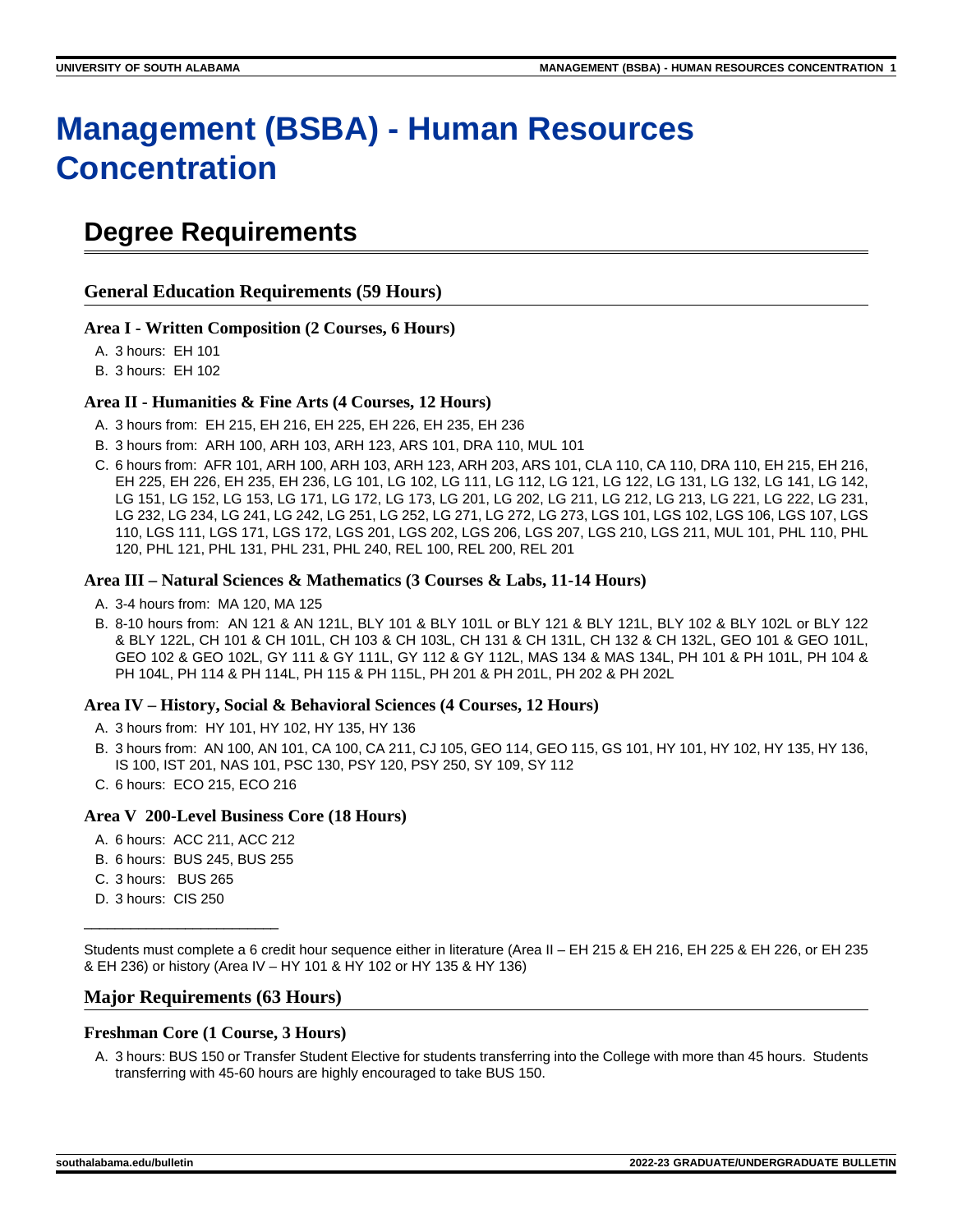#### **Upper Division Business Core (6 Courses, 18 Hours)**

- A. 3 hours from: BUS 305, ECO 453
- B. 15 hours: FIN 315, MGT 300, MGT 305 (W), MGT 325, MKT 320

#### **Experiential Learning (2-4 Courses, 6 Hours)**

- A. 3 hours from: BUS 101, BUS 201, BUS 301, BUS 302
- B. 3 hours from: ACC496, ECO 496, FIN 496, MGT 496, MKT 496

#### **Management Core (3 Courses, 9 Hours)**

A. 12 hours: MGT 334, MGT 351, MGT 340 (W)

#### **Human Resources Concentration (6 Courses, 18 Hours)**

- A. 12 hours: MGT 450, MGT 452, MGT 454, MGT 475
- B. 6 hours from: MGT 357, MGT 451, MGT 455, MGT 460, MGT 462, MGT 470

#### **Business Policy Capstone (2 Course, 3 Hours)**

A. 3 hours: MGT 485 (W), MGT 486

### **Minor Requirements (0 Or 18-24 Hours)**

A minor is not required for this degree program

#### **Notes:**

\*\*Transfer credits for the Management Core and Human Resources Concentration courses will only be accepted from AACSBaccredited institutions.

\*\*\*Only 1 internship may be counted toward a business degree. Internship courses may only be used to fulfill the Experiential Learning

Requirement and may not be used as business electives or to fulfill any other degree requirements.

### **Additional Information**

### **Additional Information**

# **Graduation Plan**

### **Management (BSBA): Human Resources Concentration (122 Total Hours)**

#### **First Year - Fall Semester**

| <b>Course ID</b> | <b>Course Description</b>  | <b>Hours</b> |
|------------------|----------------------------|--------------|
| EH 101           | <b>English Composition</b> | З            |
| <b>BUS 150</b>   | Introduction to Business   | 3            |
| MA 120 or MA 125 | Calculus                   | 3 or 4       |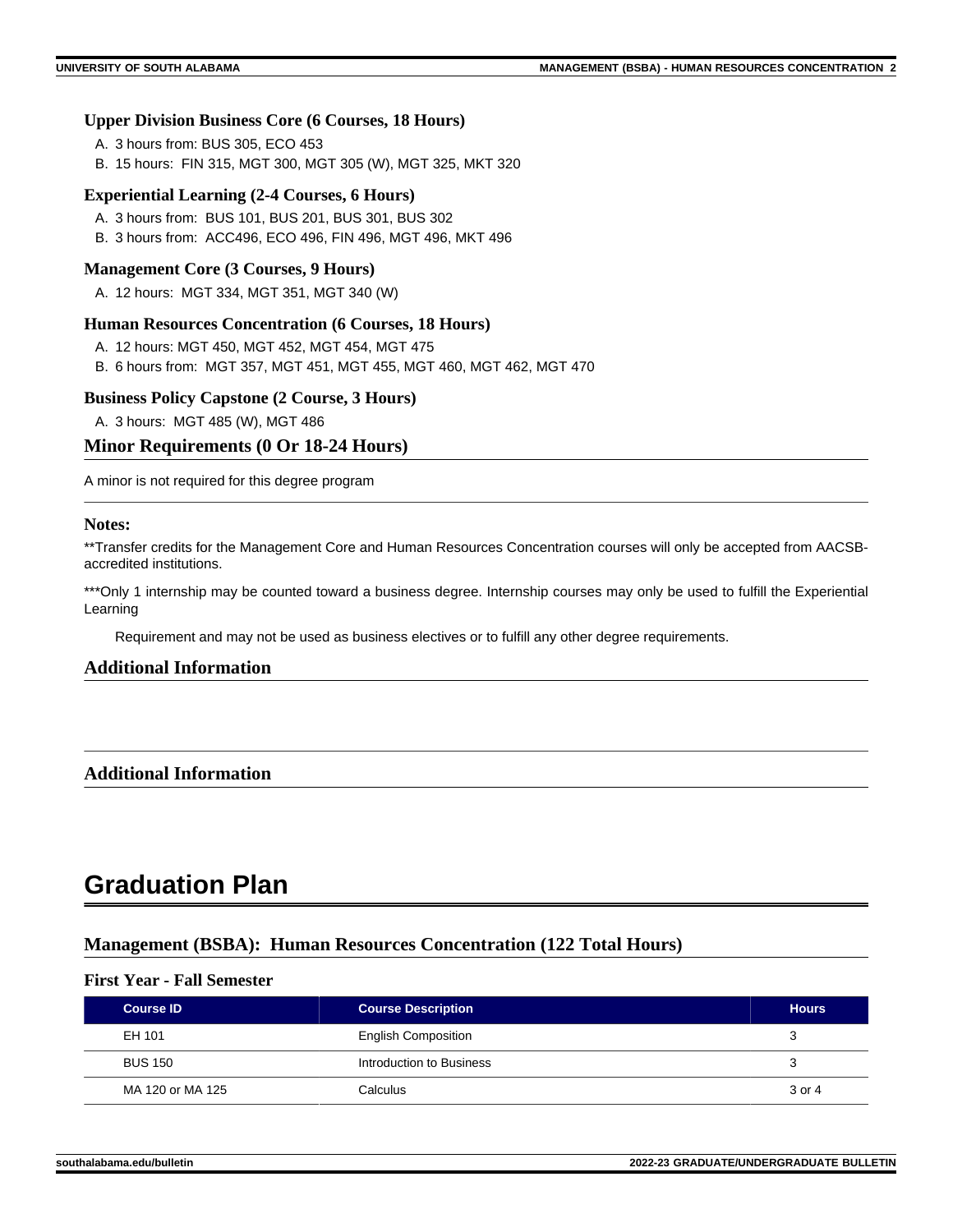| **Area II                      | 3             |
|--------------------------------|---------------|
| **Area IV                      | 3             |
| <b>Professional Experience</b> |               |
|                                |               |
| <b>Total Hours</b>             | $16$ or<br>17 |
|                                |               |

# **First Year - Spring Semester**

| <b>Course ID</b>       | <b>Course Description</b>             | <b>Hours</b> |
|------------------------|---------------------------------------|--------------|
| EH 102                 | <b>English Composition II</b>         | 3            |
| ECO 215                | Principles of Microeconomics          | 3            |
| <b>CIS 250</b>         | <b>Advanced Computer Applications</b> | 3            |
| Humanities or Fine Art | **Area II                             | 3            |
| Natural Science + Lab  | **Area III                            | 4            |
|                        |                                       |              |

| ⊤ິ∩†⊱ | . . |
|-------|-----|
|       |     |

# **Second Year - Fall Semester**

| <b>Course ID</b>      | <b>Course Description</b>                       | <b>Hours</b> |
|-----------------------|-------------------------------------------------|--------------|
| <b>ACC 211</b>        | Principles of Accounting I/Financial Accounting | 3            |
| <b>BUS 245</b>        | Data Analytics I                                | 3            |
| ECO 216               | Principles of Macroeconomics                    | 3            |
| Literature            | **Area II                                       | 3            |
| Natural Science + Lab | **Area III                                      | 4            |
|                       |                                                 |              |
|                       |                                                 |              |

| . |  |
|---|--|

# **Second Year - Spring Semester**

| <b>Course ID</b>                 | <b>Course Description</b>                         | <b>Hours</b> |
|----------------------------------|---------------------------------------------------|--------------|
| ACC 212                          | Principles of Accounting II/Managerial Accounting | 3            |
| <b>BUS 255</b>                   | Data Analytics II                                 | 3            |
| <b>BUS 265</b>                   | Legal Environment of Business I                   | 3            |
| <b>BUS 201</b>                   | Professional Experience II                        |              |
| 2nd Literature or 2nd<br>History | ***Area II or IV                                  | 3            |
| Gen Ed                           | ****Area II or IV                                 | 3            |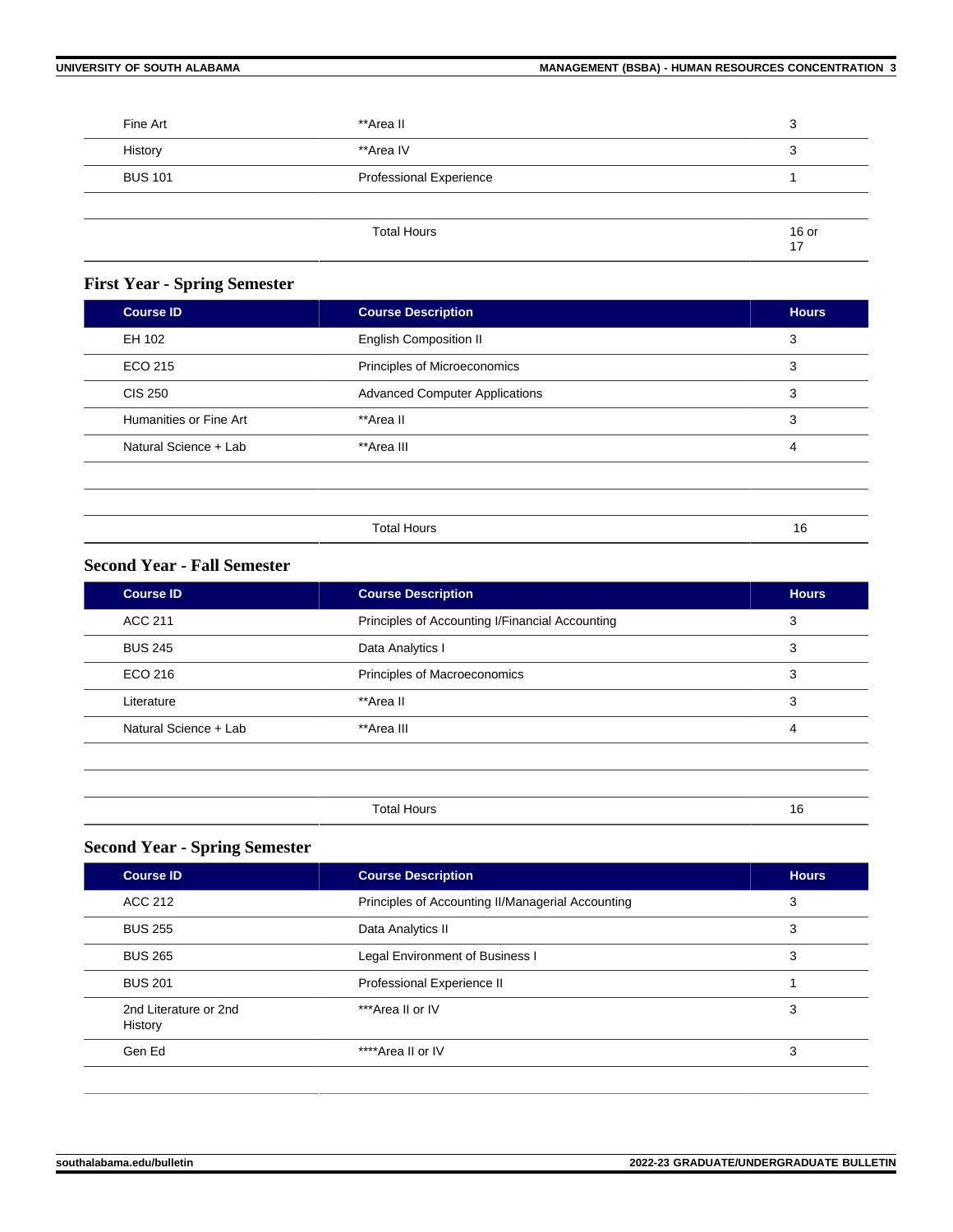Total Hours 16

# **Third Year - Fall Semester**

| <b>Course ID</b>            | <b>Course Description</b>                                                                                      | <b>Hours</b> |
|-----------------------------|----------------------------------------------------------------------------------------------------------------|--------------|
| <b>MGT 300</b>              | Principles of Management                                                                                       | 3            |
| <b>MGT 305</b>              | Organizational Communication                                                                                   | 3            |
| <b>BUS 301</b>              | Professional Experience III                                                                                    |              |
| <b>MKT 320</b>              | <b>Principles of Marketing</b>                                                                                 | 3            |
| <b>BUS 305</b>              | Data Analytics III                                                                                             | 3            |
| <b>Business Elective #1</b> | Anything in MCOB at the 300 or 400 level not used to fulfill<br>another requirement except internship courses. | 3            |
|                             | <b>Total Hours</b>                                                                                             | 16           |

# **Third Year - Spring Semester**

| <b>Course ID</b> | <b>Course Description</b>      | <b>Hours</b> |
|------------------|--------------------------------|--------------|
| <b>MGT 351</b>   | Human Resource Management      | 3            |
| <b>MGT 340</b>   | <b>Organizational Behavior</b> | 3            |
| <b>FIN 315</b>   | Principles of Finance          | 3            |
| <b>MGT 325</b>   | <b>Operations Management</b>   | 3            |
| <b>MGT 334</b>   | International Management       | 3            |
|                  |                                |              |
|                  |                                |              |
|                  | <b>Total Hours</b>             | 15           |
|                  |                                |              |

# **Fourth Year - Fall Semester**

| <b>Course ID</b>            | <b>Course Description</b>                                                                                      | <b>Hours</b> |
|-----------------------------|----------------------------------------------------------------------------------------------------------------|--------------|
| <b>MGT 450</b>              | Organizational Staffing                                                                                        | 3            |
| <b>MGT 454</b>              | <b>Compensation Administration</b>                                                                             | 3            |
| HR Elective #1              | *MGT 462 Negotiation/Dispute Resolution                                                                        | 3            |
| <b>Business Elective #2</b> | Anything in MCOB at the 300 or 400 level not used to fulfill<br>another requirement except internship courses. | 3            |
| <b>MGT 496</b>              | Internship                                                                                                     | 3            |
|                             |                                                                                                                |              |
|                             | <b>Total Hours</b>                                                                                             | 15           |

# **Fourth Year - Spring Semester**

| <b>Course ID</b> | <b>Course Description</b>                | <b>Hours</b> |
|------------------|------------------------------------------|--------------|
| MGT 452          | <b>Employment Law</b>                    |              |
| HR Elective #2   | *MGT 451 Employee Training & Development |              |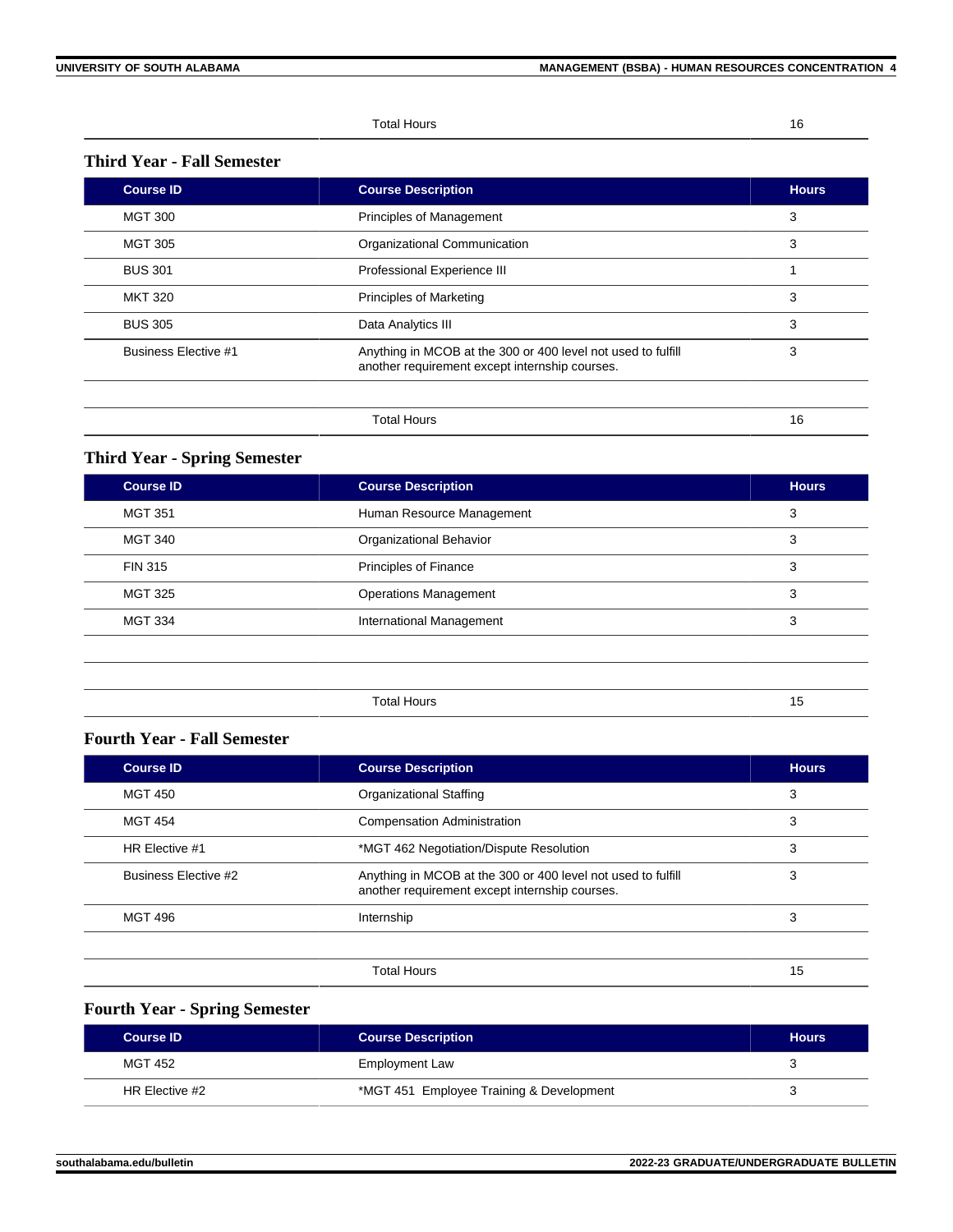| MGT 475 | Strategic HR Management                      |  |
|---------|----------------------------------------------|--|
| MGT 485 | <b>Business Policy in Global Environment</b> |  |
| MGT 486 | Undergraduate Comp Exam                      |  |
|         |                                              |  |

Total Hours 12

#### **Notes**

\*Recommended Course

\*\*See Degree Requirements for options

\*\*\*All students must complete either a literature or a history sequence

\*\*\*\*If opted for Literature sequence, need Area IV; if opted for History sequence, need Area II

# **Department Information**

| <b>Department of Management</b> | (251) 460-6411                                                                                          |
|---------------------------------|---------------------------------------------------------------------------------------------------------|
| Chair                           | William Gillis                                                                                          |
| <b>Professor Emeritus</b>       | Paul Pietri, Carl Moore, Robert Shearer, Donna Retzlaff-<br>Roberts.<br>Marjorie Icenogle, Ron Eastburn |
| Professors                      | Finney, Gillis, Maes, Mosley, Stefanone, Turnipseed,<br>Woodford                                        |
| Associate Professor             | Weldy                                                                                                   |
| <b>Assistant Professors</b>     | Cole, Nelson, Smith, Wassenaar, Wu                                                                      |
| Instructor                      | Hunt, Smith D.                                                                                          |

[Department of Management website](https://www.southalabama.edu/colleges/mcob/management/index.html) <https://www.southalabama.edu/colleges/mcob/management/index.html>

"Management is doing things right; leadership is doing the right things." - Peter Drucker

#### **Discover Management**

A majority of our faculty has extensive practical experience in their fields. They've dealt first hand with the challenges businesses and corporations face, and have a passion for sharing their knowledge. They're committed to nurturing the professional development of students so they graduate with the skills, initiative, integrity and sense of teamwork required in the workplace.

The Department of Management has the following degree options: Entrepreneurship, General Management, and Human Resource Management. The department also manages the On-line General Business Major. Transfer credits for upper division major courses will only be accepted from AACSB accredited institutions.

### **Entrepreneurship Concentration**

Entrepreneurship is the key to economic growth for the United States and the Central Gulf Coast region. The Entrepreneurship concentration is designed to create an "innovation" focused mindset that produces entrepreneurs and entrepreneurial leaders in ALL sectors of the society including: starting businesses, working in financing careers, innovative educators, franchise owners, corporate entrepreneurs, economic development officials and social entrepreneurs. The concentration allows students to choose a combination of courses that best match their interests and entrepreneurial opportunities.